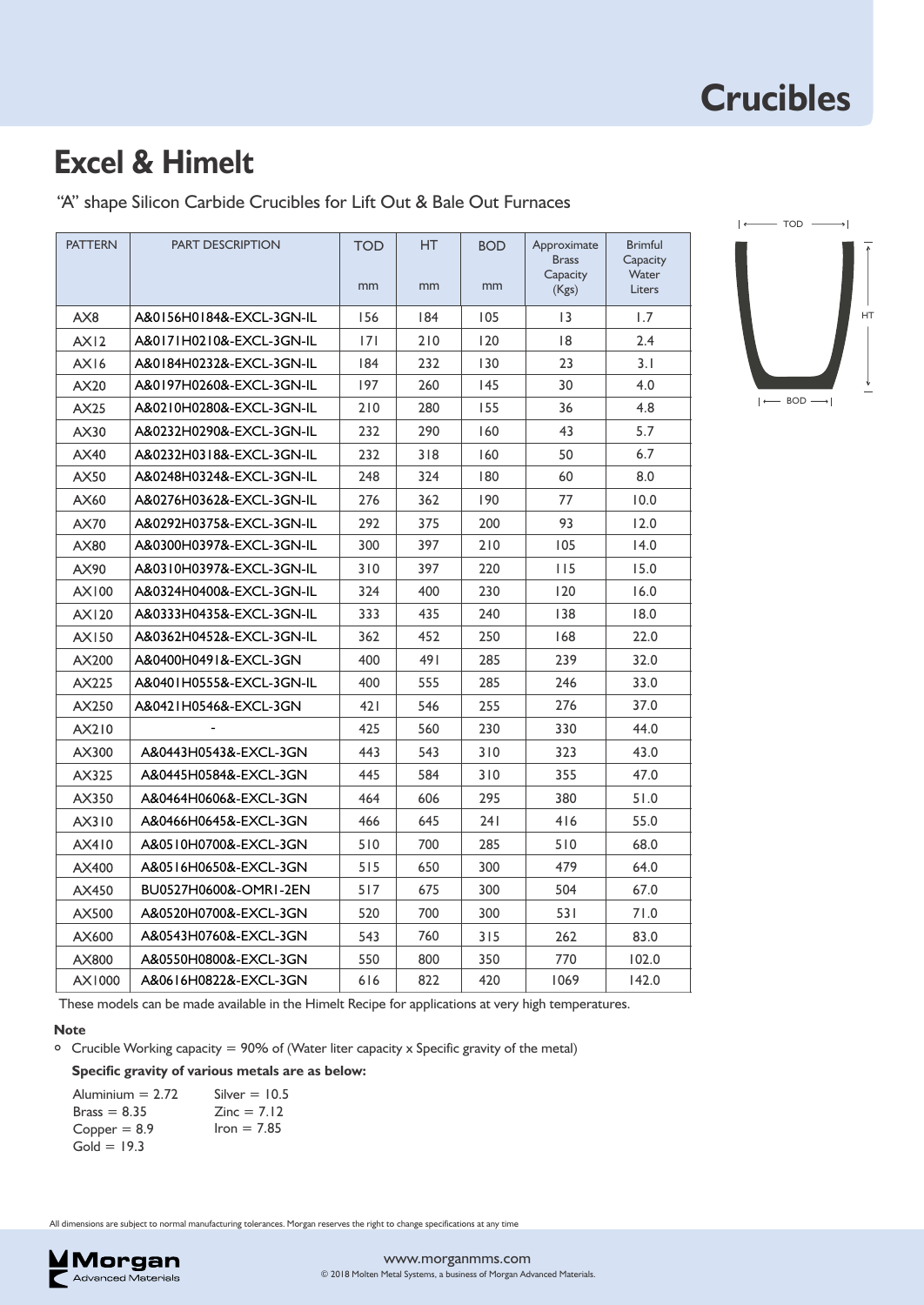# **Excel & Himelt**



# $\longleftarrow$  TOD  $\longrightarrow$   $\longleftarrow$  L $\rightarrow$ HT  $I \leftarrow BOD$  $\rightarrow$



**Spouted Basins for Tilting Furnaces**

| Excel/<br>Himelt                  | <b>PART DESCRIPTION</b>                       | <b>TOD</b> | HT.  | <b>BOD</b> | L                                       | Approximate<br><b>Brass</b>             | <b>Brimful</b><br>Capacity          |
|-----------------------------------|-----------------------------------------------|------------|------|------------|-----------------------------------------|-----------------------------------------|-------------------------------------|
| (TPX/TPHM)                        |                                               | mm         | mm   | mm         | mm                                      | Capacity<br>(Kgs)                       | Water<br>Liters                     |
| <b>TPX287</b>                     | BU0527H0600T-EXCL-3GN-LA2R146                 | 527        | 600  | 315        | 146                                     | 467                                     | 56                                  |
| <b>TPX178</b>                     | BU0527H0710T-EXCL-3GN-LA2R146                 | 527        | 710  | 315        | 146                                     | 593                                     | 71                                  |
| <b>TPX387</b>                     | BU0616H0630T-EXCL-3GN-LA2S146                 | 616        | 630  | 355        | 146                                     | 660                                     | 79                                  |
| <b>TBX401</b>                     | BU0616H0700T-EXCL-3GN-LA2S146                 | 616        | 700  | 355        | 290                                     | 785                                     | 94                                  |
| <b>TPX412</b>                     | BU0616H0800T-EXCL-3GN-LA2S146                 | 616        | 800  | 355        | 146                                     | 960                                     | 115                                 |
| <b>TPX512</b>                     | BU0616H0900T-EXCL-3GN-LA2S146                 | 616        | 900  | 355        | 146                                     | 1120                                    | 134                                 |
| <b>TPX847</b>                     | BU0775H0750T-EXCL-IGN-LA2P184                 | 775        | 750  | 338        | 184                                     | 2480                                    | 297                                 |
| <b>TPX587</b>                     | BU0775H0890T-EXCL-3GN-LA2P184                 | 775        | 890  | 460        | 184                                     | 1637                                    | 196                                 |
| <b>TPX584</b>                     | BU0775H1000T-EXCL-1GN-LA2P184                 | 775        | 1000 | 380        | 184                                     | 2030                                    | 243                                 |
| <b>TPX1600</b>                    | BU0850H0890T-EXCL-IGN-LA2P184                 | 850        | 890  | 350        | 184                                     | 1854                                    | 222                                 |
| <b>TPX1800</b>                    | BU0850H0980T-EXCL-3GN-LA2P184                 | 850        | 980  | 350        | 184                                     | 2163                                    | 259                                 |
| <b>TPX852</b>                     | <b>TPHM852</b>                                | 850        | 1140 | 450        | 184                                     | 3300                                    | 395                                 |
|                                   | <b>Spouted Crucibles for Tilting Furnaces</b> |            |      |            |                                         |                                         |                                     |
| Excel/<br><b>Himelt</b>           | <b>PART DESCRIPTION</b>                       | <b>TOD</b> | HT   | <b>BOD</b> | L                                       | Approximate<br><b>Brass</b><br>Capacity | <b>Brimful</b><br>Capacity<br>Water |
| (TPX/TPHM)                        |                                               | mm         | mm   | mm         | mm                                      | (Kgs)                                   | Liters                              |
| <b>TPX176</b>                     | TPX176/T1080                                  | 310        | 510  | 235        | 203                                     | 115                                     | 4                                   |
| <b>TPX601</b>                     | P&0365H0908T-EXCL-3GN-LA2M89                  | 365        | 806  | 255        | 151                                     | 290                                     | 35                                  |
| TPX400*                           | C&0378H0600T-EXCL-3GN-LA2R146-VT              | 378        | 600  | 225        | 146                                     | 190                                     | 23                                  |
| TPX475*                           | C&0378H0600T-EXCL-3GN-LA2O272                 | 378        | 600  | 225        | 272                                     | 230                                     | 28                                  |
| TPX843*                           | P&0432H0673T-EXCL-3GN-LA2R146-VT              | 432        | 673  | 216        | 146                                     | 305                                     | 37                                  |
| TPX982*                           | P&0435H0800T-EXCL-3GN-LA2R146-VT              | 435        | 800  | 295        | 146                                     | 385                                     | 46                                  |
| TPX12*                            | P&0440H0940T-EXCL-3GN-LA2R146-VT              | 440        | 940  | 295        | 146                                     | 525                                     | 63                                  |
| <b>TPX740</b>                     | A&0443H0543T-EXCL-3GN-LA2R146                 | 443        | 543  | 310        | 146                                     | 265                                     | 32                                  |
| <b>TPX89*</b>                     | A&0543H0760T-EXCL-3GN-LA2S146-VT              | 543        | 760  | 315        | 146                                     | 555                                     | 66                                  |
| TPX891*                           | A&0543H0760T-EXCL-3GN-LA2S146-                | 543        | 760  | 315        | 250                                     | 555                                     | 66                                  |
| $TPX13*$                          | P&0550H0975T-EXCL-3GN-LA2S146-VT              | 550        | 975  | 350        | 146                                     | 885                                     | 106                                 |
| Excel/<br>Himelt<br>Pour over Top | <b>PART DESCRIPTION</b>                       | <b>TOD</b> | HT.  | <b>BOD</b> | Approximate<br><b>Brass</b><br>Capacity | <b>Brimful</b><br>Capacity<br>Water     |                                     |
| (TPX/TPHM)                        |                                               | mm         | mm   | mm         | (Kgs)                                   | Liters                                  |                                     |
| TPX901*                           | P&0292H0762&-EXCL-3GN-VT                      | 292        | 762  | 215        | 200                                     | 24                                      |                                     |
| TPX904*                           | P&0349H0914&-EXCL-3GN-VT                      | 349        | 914  | 240        | 330                                     | 40                                      |                                     |
| TPX14*                            | P&0422H1025&-EXCL-3GN-VT                      | 422        | 1025 | 255        | 560                                     | 67                                      |                                     |
| TPX710*                           | P&0432H0720&-EXCL-3GN-VT                      | 432        | 720  | 295        | 388                                     | 46                                      |                                     |
| TPX833*                           | P&0541H1125&-EXCL-3GN-VT                      | 541        | 1125 | 320        | 1100                                    | 132                                     |                                     |
| TPX16*                            | P&0550H0975&-EXCL-3GN-VT                      | 550        | 975  | 350        | 940                                     | 113                                     |                                     |
| TPX970*                           | TPHM970                                       | 680        | 1220 | 390        | 1830                                    | 219                                     |                                     |
| Excel/                            | PART DESCRIPTION                              | <b>TOD</b> |      |            | Pour Gap                                | Approximate                             | <b>Brimful</b>                      |
|                                   |                                               |            | HT.  | <b>BOD</b> |                                         |                                         |                                     |

| Excel/<br><b>Himelt</b> | <b>PART DESCRIPTION</b>     | TOD | HT   | <b>BOD</b> | Pour Gap<br>W/H | Approximate<br><b>Brass</b> | <b>Brimful</b><br>Capacity |
|-------------------------|-----------------------------|-----|------|------------|-----------------|-----------------------------|----------------------------|
| Tube Pour<br>(TPX/TPHM) |                             | mm  | mm   | mm         | mm              | Capacity<br>(Kgs)           | Water<br>Liters            |
| TPX10*                  | P&0440H0940&-EXCL-3GN-AE-VT | 440 | 940  | 295        | 76/38           | 525                         | 90                         |
| TPX830*                 | P&0541H1190&-EXCL-3GN-AE-VT | 541 | 1190 | 320        | 76/38           | 1135                        | 194                        |
| $TPX15*$                | P&0550H0975&-EXCL-3GN-AE-VT | 550 | 975  | 350        | 102/50          | 870                         | 149                        |
| TPX980*                 | P&0680H1220&-EXCL-3GN-AE-VT | 680 | 1220 | 390        | 102/64          | 1690                        | 289                        |
| *With base recess.      |                             |     |      |            |                 |                             |                            |

 $I \leftarrow BOD \rightarrow I$ 

These models can be made available in the Himelt Recipe for applications at very high temperatures.

All dimensions are subject to normal manufacturing tolerances.Morgan reserves the right to change specifications at any time



#### © 2018 Molten Metal Systems, a business of Morgan Advanced Materials. www.morganmms.com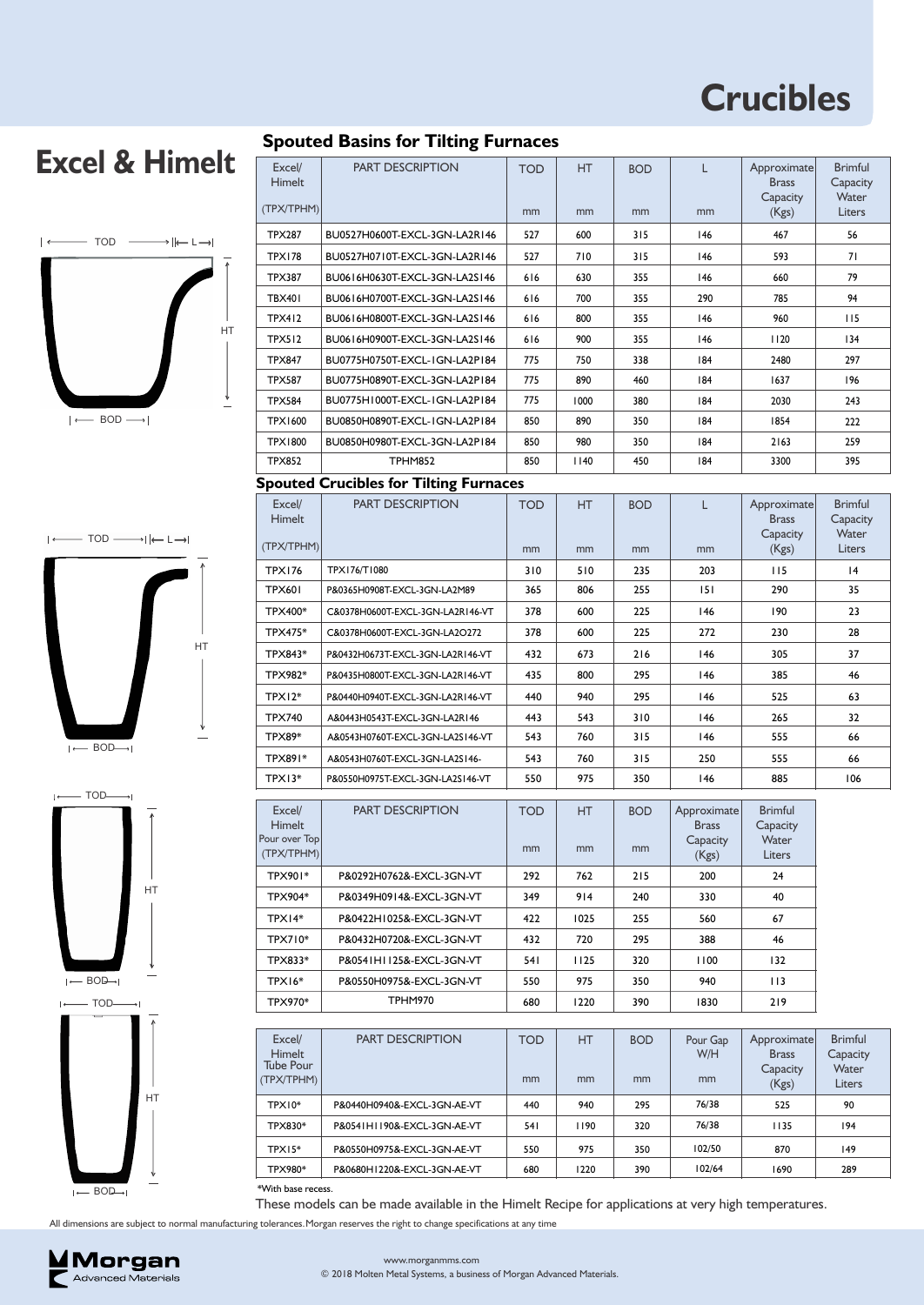Aluminium **Capacity** 

Brimful Capacity  $M_{\text{max}}$ 

HT

BOD

TOD

### **Excel & Himelt**



These crucible models can be supplied in the Morgan patented **Excel E** recipe for electric resistance furnaces.

| Himelt<br><b>Basins</b> |                                                                     |            |      |            | Capacity   | Capacity<br>Water |
|-------------------------|---------------------------------------------------------------------|------------|------|------------|------------|-------------------|
| (BX/BHM)                |                                                                     | mm         | mm   | mm         | (Kgs)      | Liters            |
|                         |                                                                     |            |      |            |            |                   |
| <b>BX173</b>            | BU0397H0343&-EXCL-3GN                                               | 397        | 343  | 215        | 42         | 22                |
| <b>BX174</b>            | BU0397H0394&-EXCL-3GN                                               | 397        | 394  | 215        | 50         | 25                |
| <b>BX176</b>            | BU0397H0432&-EXCL-3GN                                               | 397        | 432  | 215        | 58         | 28                |
| <b>BX164</b>            | BU0464H0375&-EXCL-3GN                                               | 464        | 375  | 280        | 65         | 34                |
| <b>BX163</b>            | <b>BC-1200</b>                                                      | 526        | 381  | 315        | 76         | 40                |
| <b>BX166</b>            | BU0527H0402&-EXCL-3GN                                               | 527        | 402  | 315        | 85         | 44                |
| <b>BX167</b>            | BU0527H0451&-EXCL-1GN                                               | 527        | 45 I | 315        | 105        | 51                |
| <b>BX168</b>            | BU0527H0492&-EXCL-3GN                                               | 527        | 492  | 315        | 119        | 56                |
| <b>BX169</b>            | BU0527H0551&-EXCL-3GN                                               | 527        | 551  | 315        | 144        | 65                |
| <b>BX171</b>            | BU0527H0600&-EXCL-3GN                                               | 527        | 600  | 315        | 165        | 73                |
| <b>BX177</b>            | BU0527H0620&-EXCL-3GN                                               | 527        | 620  | 315        | 172        | 76                |
| <b>BX178</b>            | BU0527H0710&-EXCL-3GN                                               | 527        | 710  | 315        | 207        | 89                |
| <b>BX179</b>            |                                                                     | 527        | 762  | 315        | 230        | 97                |
| <b>BX274</b>            | BU0616H0500&-EXCL-3GN                                               | 594        | 746  | 340        | 273        | <b>116</b>        |
| BX202                   | BU0616H0630&-EXCL-3GN                                               | 616        | 500  | 355        | 163        | 77                |
| BX302                   | BU0616H0700&-EXCL-3GN                                               | 616        | 630  | 355        | 233        | 103               |
| <b>BX401</b>            | BU0616H0800&-EXCL-3GN                                               | 616        | 700  | 355        | <b>271</b> | 117               |
| <b>BX402</b>            | BU0616H0900&-EXCL-3GN                                               | 616        | 800  | 355        | 327        | 138               |
| <b>BX502</b>            | BU0720H0695&-EXCL-1GN                                               | 616        | 900  | 355        | 382        | 158               |
| <b>BX714</b>            | BU0720H0950&-EXCL-3GN                                               | 720        | 695  | 380        | 389        | 168               |
| <b>BX719</b>            | BU0769H0600&-EXCL-1GN                                               | 720        | 950  | 380        | 584        | 240               |
| Bx1261                  | BU0775H0750&-EXCL-3GN                                               | 762        | 490  | 460        | 216        | 106               |
| <b>BX1264</b>           | BU0775H0750&-EXCL-3GN                                               | 769        | 600  | 460        | 310        | 142               |
| <b>BX847</b>            | BU0775H0890&-EXCL-3GN                                               | 775        | 750  | 338        | 441        | 191               |
| <b>BX247</b>            | BU0775H0950&-EXCL-3GN                                               | 775        | 750  | 460        | 444        | 192               |
| BX263                   | BU0775H1000&-EXCL-3GN                                               | 775        | 890  | 460        | 575        | 241               |
| BX262                   | BU0850H0750&-EXCL-1GN-LTZ                                           | 775        | 950  | 460        | 635        | 263               |
| <b>BX264</b>            | BU0850H0950&-EXCL-1GN-LTZ                                           | 775        | 1000 | 460        | 700        | 287               |
| <b>BX850</b>            | BU0850H1140&-EXCL-1GN                                               | 850        | 750  | 450        | 595        | 254               |
| <b>BX851</b>            | BU0850H1140&-EXCL-1GN-LTZ                                           | 850        | 950  | 450        | 815        | 336               |
| BX2100                  |                                                                     | 850        | 1140 | 300        | 964        | 391               |
| <b>BX852</b>            | BU0850H0980&-EXCL-1GN-LTZ                                           | 850        | 1140 | 450        | 1130       | 453               |
| <b>BX853</b>            | BU0960H1150&-SCRI-2GN                                               | 850        | 1240 | 450        | 1252       | 498               |
| BX8534                  | TPHM8534PD                                                          | 850        | 1720 | 450        | 1785       | 695               |
| BX1200                  |                                                                     | 960        | 1150 | 460        | 1260       | 520               |
|                         |                                                                     |            |      |            |            |                   |
| Excel/                  | <b>PART DESCRIPTION</b>                                             | <b>TOD</b> | HT.  | <b>BOD</b> | Aluminium  | Brimful           |
| Himelt<br><b>Bowls</b>  |                                                                     |            |      |            | Capacity   | Capacity          |
| (BX/BHM)                |                                                                     | mm         | mm   | mm         | (Kgs)      | Water             |
|                         |                                                                     |            |      |            |            | Liters            |
| BX300                   | BW0570H0476&-EXCL-3GN                                               | 570        | 475  | 305        | 136        | 65                |
| <b>BX400</b>            | BW0700H0450&-EXCL-3GN                                               | 700        | 450  | 305        | 161        | 83                |
| <b>BX500</b>            | BW0715H0525&-EXCL-3GN                                               | 715        | 525  | 305        | 216        | 104               |
| BX600                   | BW0725H0585&-EXCL-3GN                                               | 725        | 585  | 305        | 262        | 122               |
| <b>BX700</b>            | BW0726H0630&-EXCL-1GN                                               | 726        | 630  | 305        | 298        | 136               |
| <b>BX800</b>            | BW0726H0690&-EXCL-1GN                                               | 726        | 690  | 305        | 347        | 154               |
| <b>BX890</b>            |                                                                     | 850        | 603  | 350        | 328        | 156               |
| <b>BX900</b>            | BW0850H0650&-EXCL-IGN                                               | 850        | 650  | 350        | 386        | 178               |
| <b>BX1000</b>           | BW0850H0690&-EXCL-3GN                                               | 850        | 690  | 350        | 43 I       | 194               |
| <b>BX1100</b>           | BU0850H0750&-EXCL-1GN                                               | 850        | 750  | 350        | 500        | 220               |
| <b>BX1300</b>           |                                                                     | 850        | 813  | 350        | 560        | 242               |
| <b>BX1500</b>           | BU0850H0850&-EXCL-1GN                                               | 850        | 850  | 350        | 6 I I      | 261               |
| BX1600                  | BU0850H0890&-EXCL-1GN                                               | 850        | 890  | 350        | 656        | 278               |
| <b>BX1800</b>           | BU0850H0980&-EXCL-1GN                                               | 850        | 980  | 350        | 757        | 315               |
| BX2600                  | BU0850H1244&-EXCL-3GN                                               | 850        | 1244 | 350        | 1025       | 414               |
| <b>BXB900</b>           | BW0885H0648&-EXCL-1GN                                               | 885        | 650  | 350        | 409        | 188               |
| BXB1000                 | BW0885H0712&-EXCL-1GN                                               | 885        | 690  | 350        | 455        | 205               |
|                         | ces. Morgan reserves the right to change specifications at any time |            |      |            |            |                   |



All dimensions are subject to normal manufacturing tolerane



**Crucibles for Bale Out Furnaces**

PART DESCRIPTION

Excel/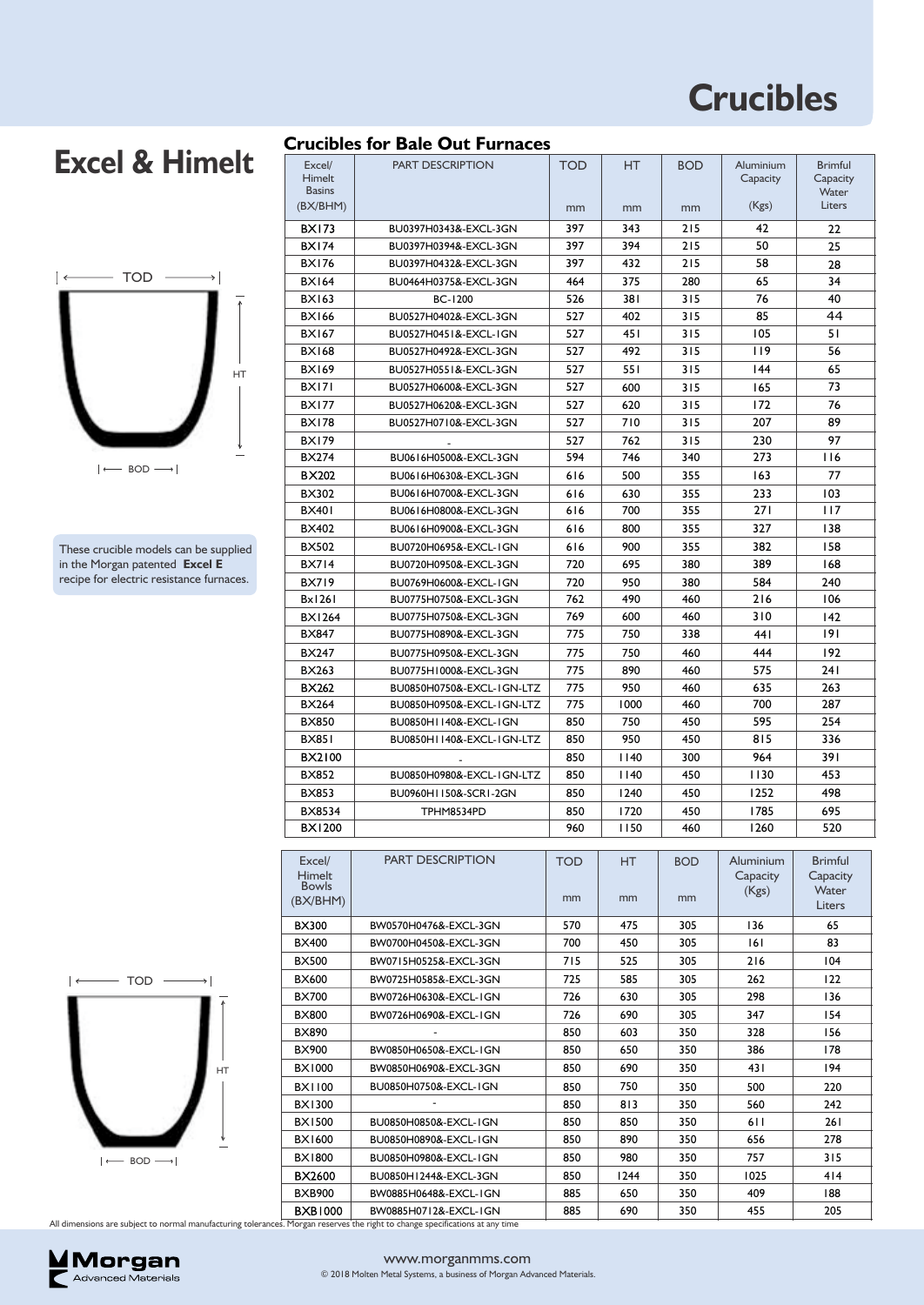## **Excel & Himelt**

| <b>PATTERN</b><br>No. | <b>PART DESCRIPTION</b> | <b>TOD</b><br>mm | <b>HT</b><br>mm | <b>BOD</b><br>mm | <b>Brass</b><br>Capacity<br>(Kgs) | <b>Brimful</b><br>Capacity<br>Water<br>Liters |
|-----------------------|-------------------------|------------------|-----------------|------------------|-----------------------------------|-----------------------------------------------|
| EX323                 | CY0165H0318&-EXCL-3GN   | 165              | 318             | 165              | 25                                | 4.3                                           |
| <b>EX1601</b>         | CY0222H0470&-EXCL-3GN   | 222              | 470             | 222              | 60                                | $ 0\rangle$                                   |
| <b>EX447</b>          | CY0254H0400&-EXCL-3GN   | 254              | 400             | 254              | 75                                | 3                                             |
| <b>EX444</b>          | CY0254H0475&-EXCL-3GN   | 254              | 475             | 254              | 90                                | 15                                            |
| <b>EX552</b>          | CY0295H0450&-EXCL-3GN   | 295              | 450             | 295              | $ $  4                            | 20                                            |
| EX329                 | CY0330H0530&-EXCL-3GN   | 330              | 530             | 330              | 48                                | 25                                            |
| EX330                 | CY0330H0635&-EXCL-3GN   | 330              | 635             | 330              | 83                                | 31                                            |
| EX390                 | CY0362H0508&-EXCL-3GN   | 362              | 508             | 362              | 178                               | 30                                            |
| <b>EX187</b>          | CY0390H0535&-EXCL-3GN   | 390              | 535             | 390              | 218                               | 37                                            |
| <b>EX181</b>          | CY0390H0632&-EXCL-3GN   | 390              | 632             | 390              | 260                               | 44                                            |
| EX71                  | CY0445H0660&-EXCL-3GN   | 445              | 660             | 445              | 374                               | 64                                            |
| <b>EX70</b>           | CY0445H0762&-EXCL-3GN   | 445              | 762             | 445              | 435                               | 74                                            |
| EX722                 |                         | 500              | 560             | 500              | 371                               | 64                                            |
| EX72                  | CY0500H0775&-EXCL-3GN   | 500              | 775             | 500              | 540                               | 92                                            |
| <b>EX75</b>           | CY0530H0651&-EXCL-3GN   | 530              | 650             | 530              | 524                               | 90                                            |
| EX575                 | CY0570H0865&-EXCL-3GN   | 570              | 865             | 570              | 842                               | 44                                            |
| <b>EX571</b>          | CY0570H0900&-EXCL-3GN   | 570              | 900             | 570              | 878                               | 150                                           |
| EX570                 | EX570                   | 570              | 1000            | 570              | 980                               | 168                                           |
| EX650                 | EX650                   | 645              | 1000            | 620              | 1072                              | 183                                           |
| EX652                 | EX652                   | 650              | 1190            | 620              | 1327                              | 227                                           |
| EX800                 | CY0800H1100&-EXCL-3OD   | 800              | 1100            | 800              | 2199                              | 376                                           |
| EX905                 | <b>EHM905</b>           | 905              | 1100            | 905              | 5194                              | 889                                           |
| EX9050                |                         | 905              | 1850            | 905              | 8544                              | 1462                                          |





#### Straight shape Silicon Carbide Crucibles with Spout

| <b>PATTERN</b><br>NO. | <b>PART DESCRIPTION</b>           | <b>TOD</b><br>mm | <b>HT</b><br>mm | <b>BOD</b><br>mm | mm           | Approximate<br><b>Brass</b><br>Capacity<br>(Kgs) | <b>Brimful</b><br>Capacity<br>Water<br>Liters |
|-----------------------|-----------------------------------|------------------|-----------------|------------------|--------------|--------------------------------------------------|-----------------------------------------------|
| <b>TEX1601R</b>       | CY0222H0470T-EXCL-3GN-LA2M140-LTZ | 222              | 470             | 222              | $ 40\rangle$ | 56                                               | 7.5                                           |
| <b>TEX1603R</b>       | CY0222H0470T-EXCL-3GN-LA2M276-LTZ | 222              | 470             | 222              | 276          | 56                                               | 7.5                                           |
| TEX447R               | ٠                                 | 254              | 400             | 254              | 164          | 74                                               | 9.8                                           |
| TEX33OR               | CY0330H0635T-EXCL-3GN-LA2O200     | 330              | 635             | 330              | 200          | 182                                              | 24                                            |
| <b>TEX182R</b>        | CY0390H0632T-EXCL-3GN-LA2O190     | 390              | 632             | 390              | 190          | 258                                              | 34                                            |
| <b>TEX1821R</b>       | CY0390H0632T-EXCL-3OD-LA2M320     | 390              | 632             | 390              | 320          | 258                                              | 34                                            |
| <b>TEX7OR</b>         | CY0445H0762T-EXCL-3GN-LA2O265     | 445              | 762             | 445              | 265          | 435                                              | 58                                            |
| TEX577R               | CY0570H0800T-EXCL-3GN-LA2O250     | 570              | 800             | 570              | 250          | 826                                              | 110                                           |



#### **Note:**

- Pyrometer pocket and hole in wall configurations are available to facilitate measurement of metal temperature **°**
- <sup>o</sup> Our crucibles are recommended for nonferrous alloys except thosecontaining more than 30% of Nickel, Chromium or Iron.<br><u>•</u>
- Spout length is measured from outside of the crucible **°**
- Standard Spout length is 146 mm **°**
- $\circ$  Few Basic model of AX and BX series can be converted tospouted model

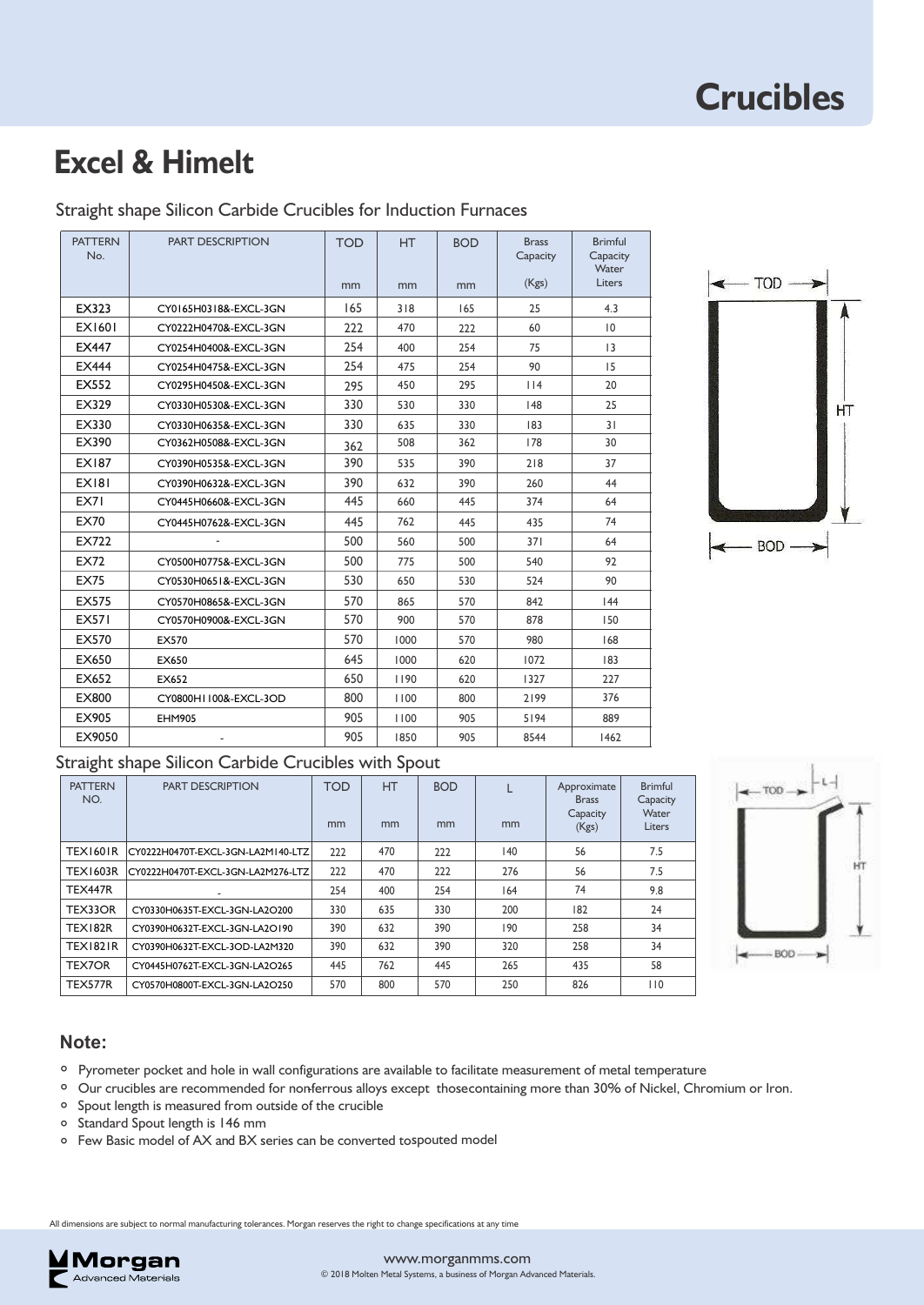### **Excel & Himelt**



#### **Crucibles for lift-out / bale-out furnaces**

| <b>PATTERN</b><br>No. | <b>PART DESCRIPTION</b>  | <b>TOD</b> | HT   | <b>BOD</b> | <b>Brass</b><br>Capacity | <b>Brimful</b><br>Capacity<br>Water |
|-----------------------|--------------------------|------------|------|------------|--------------------------|-------------------------------------|
|                       |                          | mm         | mm   | mm         | (Kgs)                    | Liters                              |
| CX40                  | C&0184H0260&-EXCL-3GN-IL | 184        | 260  | 125        | 22                       | 2.9                                 |
| CX60                  | C&0207H0320&-EXCL-3GN-IL | 207        | 320  | 140        | 34                       | 4.5                                 |
| CX70                  | C&0216H0350&-EXCL-3GN-IL | 216        | 350  | 155        | 42                       | 5.6                                 |
| CX80                  | C&0222H0356&-EXCL-3GN-IL | 222        | 356  | 160        | 45                       | 6.0                                 |
| CX90                  | C&0229H0364&-EXCL-3GN-IL | 229        | 364  | 170        | 48                       | 6.4                                 |
| CX100                 | C&0244H0373&-EXCL-3GN-IL | 244        | 373  | 175        | 53                       | 7.1                                 |
| CX120                 | C&0257H0400&-EXCL-3GN-IL | 257        | 400  | 185        | 67                       | 8.9                                 |
| <b>CX150</b>          | C&0275H0435&-EXCL-3GN-IL | 275        | 435  | 200        | 86                       | $\mathbf{H}$                        |
| CX170                 | C&0282H0445&-EXCL-3GN-IL | 282        | 445  | 210        | 96                       | 13                                  |
| CX200                 | C&0292H0457&-EXCL-3GN-IL | 292        | 457  | 220        | 109                      | 15                                  |
| CX250                 | C&0310H0510&-EXCL-3GN-IL | 310        | 510  | 235        | 4                        | $ 9\rangle$                         |
| CX300                 | C&0330H0553&-EXCL-3GN-IL | 330        | 553  | 235        | 167                      | 22                                  |
| CX350                 | C&0365H0581&-EXCL-3GN-IL | 365        | 580  | 210        | 207                      | 28                                  |
| CX400                 | C&0378H0600&-EXCL-3GN-IL | 378        | 600  | 225        | 232                      | 31                                  |
| CX500                 | C&0410H0641&-EXCL-3GN-IL | 410        | 64 I | 245        | 281                      | 37                                  |
| CX600                 | C&0418H0706&-EXCL-3GN-IL | 418        | 706  | 245        | 322                      | 43                                  |



| Excel/<br><b>Himelt</b><br>C-Shapes | <b>PART DESCRIPTION</b>       | <b>TOD</b> | <b>HT</b> | <b>BOD</b> | <b>Bilge</b><br><b>Diameter</b> | <b>Brass</b><br>Capacity |
|-------------------------------------|-------------------------------|------------|-----------|------------|---------------------------------|--------------------------|
| $(CX-CHM)$                          |                               | mm         | mm        | mm         | mm                              | (Kgs)                    |
| <b>FX20</b>                         |                               | 198        | 262       | 156        | 216                             |                          |
| <b>FX40</b>                         | <b>TFX400</b>                 | 240        | 320       | 190        | 265                             | $\overline{\phantom{a}}$ |
| <b>FX70</b>                         |                               | 280        | 390       | 235        | 325                             | 113                      |
| <b>FX80</b>                         |                               | 298        | 328       | 7          |                                 | 123                      |
| FX90                                |                               | 314        | 425       | 178        | 343                             | 148                      |
| <b>FX100</b>                        |                               | 324        | 432       | 185        | 349                             | 152                      |
| <b>FX107</b>                        | BG0330H0635&-PLX5-3GN         | 330        | 635       | 210        | $\overline{\phantom{a}}$        | 217                      |
| <b>FX108</b>                        | BG0330H0635&-PLX5-3GN-GX      | 330        | 635       | 248        |                                 | 217                      |
| <b>FX112</b>                        | FHM112G                       | 348        | 610       | 260        |                                 | 225                      |
| <b>FX125</b>                        | BG0340H0451&-EXCL-3GN         | 340        | 451       | 270        | 368                             | 183                      |
| <b>FX150</b>                        | BG0352H0470&-EXCL-3GN         | 352        | 470       | 276        | 387                             | 209                      |
| <b>FX175</b>                        | $\overline{\phantom{a}}$      | 365        | 495       | 286        | 402                             | 217                      |
| FX200                               | BG0381H0514&-EXCL-3GN         | 381        | 514       | 305        | 419                             | 271                      |
| FX225                               |                               | 394        | 533       | 318        | 432                             | 290                      |
| <b>FX225L</b>                       |                               | 394        | 533       | 318        | 432                             | 290                      |
| <b>FX300</b>                        | BG0432H0584&-EXCL-3GN         | 432        | 584       | 340        | 464                             | 389                      |
| <b>FX300L</b>                       | BG0432H0584T-EXCL-3GN-LA2B313 | 432        | 584       | 340        | 464                             | 389                      |
| FX400*                              | A&0516H0650T-EXCL-3GN-LA2O243 | 516        | 650       | 300        | Not Bilge Shape                 |                          |

#### **Note**

Crucible Working capacity = 90% of (Water liter capacity x Specific gravity of the metal) **°**

**Specific gravity of various metals are as below:**

| Aluminium $= 2.72$ | Silver $=$ 10.5      |
|--------------------|----------------------|
| $Brass = 8.35$     | $\text{Zinc} = 7.12$ |
| $Copper = 8.9$     | $lron = 7.85$        |

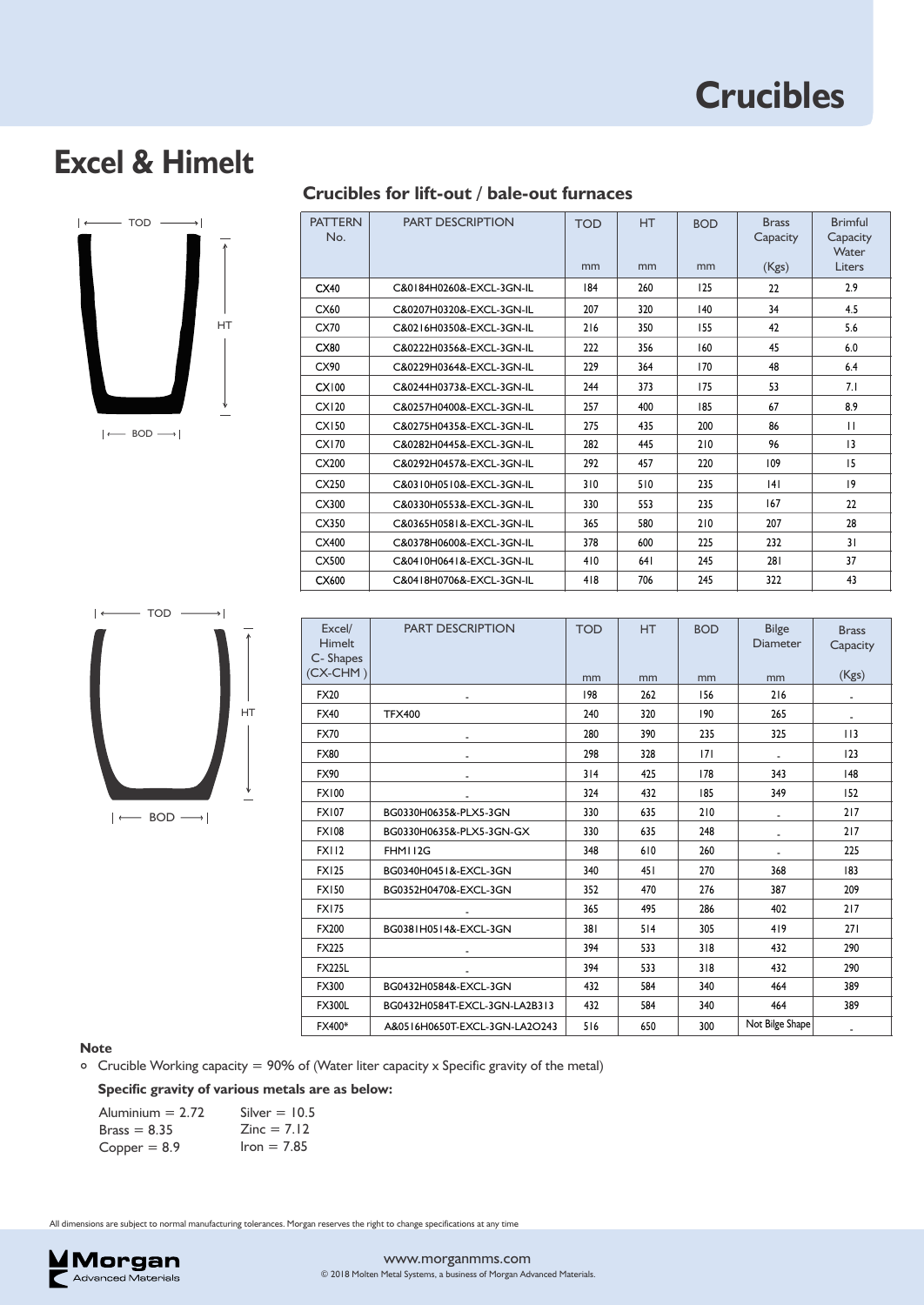# **Base Blocks**

### **Excel & Himelt**





**XRX320E** 

| Part Description                  | Height<br>(mm) | <b>TOD</b><br>(mm) | <b>BOD</b><br>(mm) | <b>Recess</b> | Spigot                 |
|-----------------------------------|----------------|--------------------|--------------------|---------------|------------------------|
| <b>BBLOCK 6*2</b>                 | 50             | 152.4              | 152.4              | <b>NA</b>     | NA                     |
| <b>BBLOCK 6*4</b>                 | 102            | 152.4              | 152.4              | <b>NA</b>     | <b>NA</b>              |
| <b>BBLOCK 7*2</b>                 | 50             |                    |                    | <b>NA</b>     | <b>NA</b>              |
| <b>BBLOCK 7*3</b>                 | 76             | 178                | 178                | <b>NA</b>     | <b>NA</b>              |
| <b>BBLOCK 7*4</b>                 | 102            |                    |                    | <b>NA</b>     | <b>NA</b>              |
| BBLOCK 8*2                        | 50             | 203                | 203                | NA            | <b>NA</b>              |
| <b>BBLOCK 8*3</b>                 | 76             | 203                | 203                | <b>NA</b>     | <b>NA</b>              |
| <b>BBLOCK 8*4</b>                 | 102            | 203                | 203                | NA            | <b>NA</b>              |
| <b>BBLOCK 9*1</b>                 | 25             | 229                | 229                | <b>NA</b>     | <b>NA</b>              |
| BBLOCK 9*2                        | 50             | 229                | 229                | <b>NA</b>     | <b>NA</b>              |
| <b>BBLOCK 9*IA</b>                | 25             | 229                | 229                | <b>NA</b>     | <b>NA</b>              |
| <b>BBLOCK 9*3</b>                 | 76             | 229                | 229                | <b>NA</b>     | <b>NA</b>              |
| <b>BBLOCK 9*4</b>                 | 102            | 229                | 229                | NA.           | NA                     |
| <b>BBLOCK 9*6</b>                 | 152            | 229                | 229                | <b>NA</b>     | <b>NA</b>              |
| <b>BBLOCK 9*11</b>                | 280            | 229                | 229                | <b>NA</b>     | <b>NA</b>              |
| <b>BBLOCK 10*1</b>                | 25             | 254                | 254                | <b>NA</b>     | <b>NA</b>              |
| <b>BBLOCK 10*2</b>                | 50             | 254                | 254                | NA            | <b>NA</b>              |
| <b>BBLOCK 10*3</b>                | 76             | 254                | 254                | <b>NA</b>     | <b>NA</b>              |
| <b>BBLOCK 10*4</b>                | 102            | 254                | 254                | NA            | <b>NA</b>              |
| <b>BBLOCK 10*5</b>                | 127            | 254                | 254                | <b>NA</b>     | <b>NA</b>              |
| <b>BBLOCK 10*6</b>                | 152            | 254                | 254                | <b>NA</b>     | <b>NA</b>              |
| <b>BBLOCK 10*8</b>                | 203            | 254                | 254                | NA            | <b>NA</b>              |
| <b>BBLOCK 10*9</b>                | 228            | 254                | 254                | NA.           | <b>NA</b>              |
| BBLOCKII*01                       | 25             | 280                | 280                | NA            | <b>NA</b>              |
| BBLOCK11*02                       | 51             | 280                | 280                | <b>NA</b>     | <b>NA</b>              |
| BBLOCKII*03                       | 77             | 280                | 280                | <b>NA</b>     | <b>NA</b>              |
| BBLOCK11*04                       | 101            | 280                | 280                | NA            | <b>NA</b>              |
| BBLOCKII*05                       | 127            | 280                | 280                | <b>NA</b>     | <b>NA</b>              |
| BBLOCK12*01                       | 25             | 305                | 305                | <b>NA</b>     | <b>NA</b>              |
| BBLOCK 12*02<br>BBLOCK 12*03      | 51<br>76       | 305<br>305         | 305<br>305         | NA<br>NA      | <b>NA</b><br><b>NA</b> |
| BBLOCK 12*04                      | 101            | 305                | 305                | NA            | <b>NA</b>              |
| BBLOCK 12*05                      | 127            | 305                | 305                | <b>NA</b>     | NA                     |
| BBLOCK 12*06                      | 152            | 305                | 305                | NA            | NA                     |
| BBLOCK 12*07                      | 178            | 305                | 305                | NA            | <b>NA</b>              |
| BBLOCK 12*08                      | 200            | 305                | 305                | <b>NA</b>     | <b>NA</b>              |
| BBLOCK 12*09                      | 229            | 305                | 305                | NA            | <b>NA</b>              |
| <b>BBLOCK 13*2</b>                | 50             |                    |                    | <b>NA</b>     | <b>NA</b>              |
| BBLOCK 13*3                       | 76             | 331                | 331                | NA            | <b>NA</b>              |
| <b>BBLOCK 13*4</b><br>BBLOCK 13*5 | 102<br>127     |                    |                    | NA<br>NA      | NA<br>NA               |
| BBLOCK 13*6                       | 152            |                    |                    | <b>NA</b>     | <b>NA</b>              |
| BBLOCK14*01                       | 25             | 350                | 350                | NA            | <b>NA</b>              |
| BBLOCK14*02                       | 51             | 350                | 350                | NA            | NA                     |
| BBLOCK14*03                       | 76             | 350                | 350                | <b>NA</b>     | <b>NA</b>              |
| BBLOCK 14*04                      | 101            | 350                | 350                | NA            | <b>NA</b>              |
| BBLOCK14*06                       | 152            | 350                | 350                | NA            | <b>NA</b>              |
| BBLOCK 15*01                      | 25             | 385                | 385                | <b>NA</b>     | <b>NA</b>              |
|                                   |                |                    |                    |               |                        |

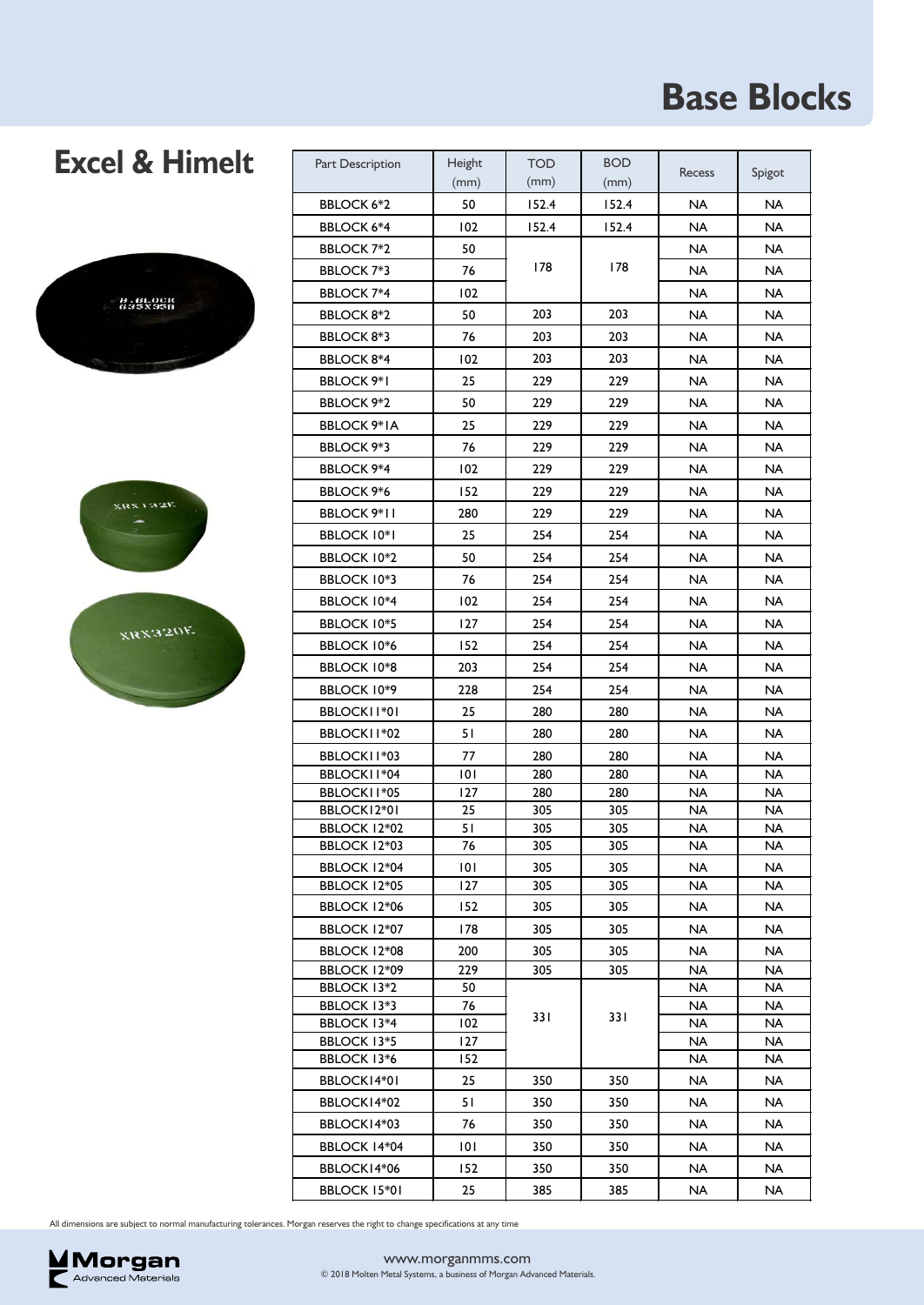# **Base Blocks**

### **Excel & Himelt**

| Part Description    | Height<br>(mm) | <b>TOD</b><br>(mm) | <b>BOD</b><br>(mm) | <b>Recess</b> | Spigot    |
|---------------------|----------------|--------------------|--------------------|---------------|-----------|
| <b>BBLOCK 15*02</b> | 51             | 385                | 385                | <b>NA</b>     | <b>NA</b> |
| BBLOCK 15*03        | 76             | 385                | 385                | NA            | NA        |
| <b>BBLOCK 15*04</b> | 101            | 385                | 385                | <b>NA</b>     | <b>NA</b> |
| BBLOCK 15*05        | 127            | 385                | 385                | NA            | NA        |
| BBLOCK 15*06        | 152            | 385                | 385                | NA.           | <b>NA</b> |
| BBLOCK 15*07        | 175            | 385                | 385                | NA            | <b>NA</b> |
| BBLOCK 15*08        | 203            | 385                | 385                | NA            | <b>NA</b> |
| BBLOCK 15*09        | 228            | 385                | 385                | <b>NA</b>     | <b>NA</b> |
| <b>BBLOCK 16*1</b>  | 25             |                    |                    | <b>NA</b>     | <b>NA</b> |
| <b>BBLOCK 16*2</b>  | 50             |                    |                    | NA            | NA        |
| <b>BBLOCK 16*3</b>  | 76             | 406.4              | 406.4              | NA            | NA        |
| <b>BBLOCK 16*4</b>  | 102            |                    |                    | NA            | NA.       |
| <b>BBLOCK 16*5</b>  | 127            |                    |                    | NA            | NA        |
| <b>BBLOCK 18*2</b>  | 50             |                    |                    | NA            | NA        |
| <b>BBLOCK 18*3</b>  | 76             | 458                | 458                | NA            | NA        |
| <b>BBLOCK 18*4</b>  | 102            |                    |                    | NA            | NA        |
| <b>BBLOCK 18*5</b>  | 127            |                    |                    | NA            | <b>NA</b> |
| <b>BBLOCK 18*6</b>  | 152            |                    |                    | NA            | <b>NA</b> |
| <b>BBLOCK 20*2</b>  | 50             |                    |                    | NA            | <b>NA</b> |
| <b>BBLOCK 20*4</b>  | 102            |                    |                    | NA            | <b>NA</b> |
| BBLOCK 20*5         | 127            | 508                | 508                | <b>NA</b>     | <b>NA</b> |
| BBLOCK 20*6         | 152            |                    |                    | <b>NA</b>     | <b>NA</b> |
| <b>BBLOCK 20*8</b>  | 203            |                    |                    | <b>NA</b>     | <b>NA</b> |
| <b>BBLOCK 25*2</b>  | 50             | 635                | 635                | NA            | NA        |
| BBLOCK 25*4         | 102            | 635                | 635                | NA            | <b>NA</b> |
| <b>BBLOCK 25*5</b>  | 127            | 635                | 635                | NA            | NA        |
| <b>BBLOCK 28*2</b>  | 50             | 712                | 712                | NA            | <b>NA</b> |
| BBLOCK 28*3         | 76             |                    |                    | <b>NA</b>     | <b>NA</b> |
| BBLOCK30*02         | 51             | 762                | 762                | <b>NA</b>     | <b>NA</b> |
| BBLOCK30*03         | 76             | 762                | 762                | NA            | NA        |
| BBLOCK30*04         | 101            | 762                | 762                | <b>NA</b>     | <b>NA</b> |
| BBLOCK30*05         | 127            | 762                | 762                | <b>NA</b>     | <b>NA</b> |
| BBLOCK30*06         | 152            | 762                | 762                | <b>NA</b>     | <b>NA</b> |
| <b>BBLOCK300*65</b> | 65             | 300                | 300                | <b>NA</b>     | <b>NA</b> |
| <b>BBLOCK350*65</b> | 65             | 350                | 350                | <b>NA</b>     | NA        |
| <b>BBLOCK320*65</b> | 65             | 320                | 320                | <b>NA</b>     | <b>NA</b> |

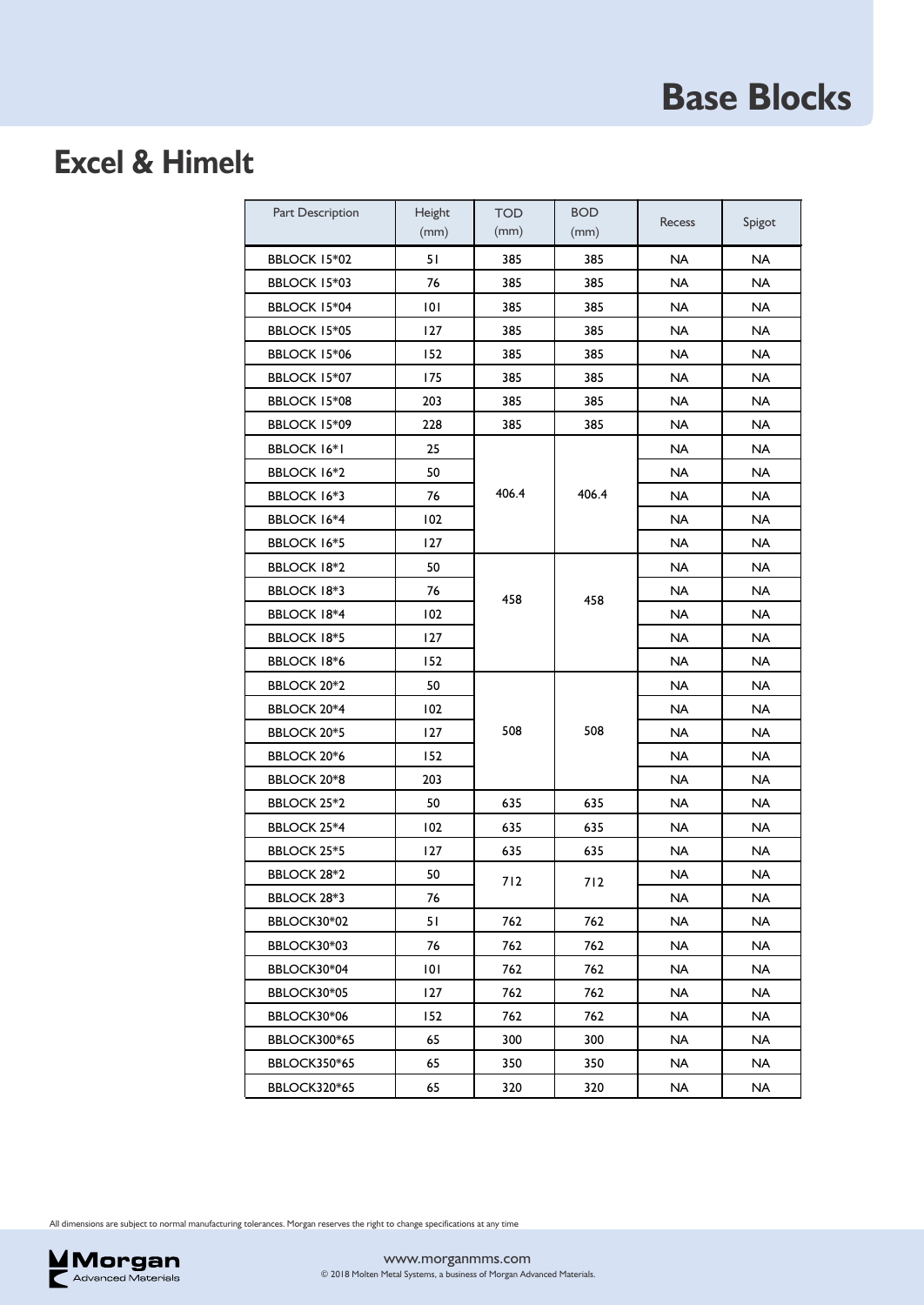# **Excel & Himelt**

| Part Description | Height<br>(mm) | <b>TOD</b><br>(mm) | <b>BOD</b><br>(mm) | Recess    | Spigot    |
|------------------|----------------|--------------------|--------------------|-----------|-----------|
| <b>XRX2631</b>   | 75             | 425                | 425                | <b>NA</b> | 75        |
| XRX2632          | 75             | 425                | 425                | <b>NA</b> | 75        |
| <b>XRX102</b>    | 100            | 250                | 250                | <b>NA</b> | <b>NA</b> |
| XRX104           | 250            | 250                | 250                | 108 top   | 75        |
| <b>XRX107</b>    | 200            | 250                | 250                | NA        | <b>NA</b> |
| <b>XRX135</b>    | 60             | 150                | 150                | <b>NA</b> | <b>NA</b> |
| <b>XRX138</b>    | 75             | 200                | 200                | NA        | NA        |
| <b>XRX155</b>    | 50             | 250                | 250                | <b>NA</b> | <b>NA</b> |
| <b>XRX175</b>    | 75             | 250                | 250                | NA        | NA        |
| XRX401           | 75             | 350                | 350                | <b>NA</b> | <b>NA</b> |
| <b>XRX402</b>    | 60             | 350                | 350                | <b>NA</b> | <b>NA</b> |
| XRX402(350*80H)  | 80             | 350                | 350                | NA        | <b>NA</b> |
| <b>XRX425</b>    | 50             | 425                | 425                | <b>NA</b> | <b>NA</b> |
| <b>XRX0904</b>   | 125            | 250                | 200                | 135       | 75        |
| <b>XRX0905</b>   | 150            | 250                | 200                | 135       | 75        |
| <b>XRX100</b>    | 100            | 350                | 250                | 135       | <b>NA</b> |
| <b>XRX132</b>    | 125            | 320                | 250                | 135       | <b>NA</b> |
| XRX141           | 125            | 250                | 200                | 135       | <b>NA</b> |
| <b>XRX1405</b>   | 110            | 381                | 381                | 200       | 75        |
| XRX145           | 115            | 381                | 381                | 200       | <b>NA</b> |
| <b>XRX247</b>    | 110            | 381                | 381                | 200       | <b>NA</b> |
| <b>XRX300</b>    | 100            | 350                | 350                |           |           |
| <b>XRX263</b>    | 115            | 425                | 425                | 200       | <b>NA</b> |
| <b>XRX1500</b>   | 250            | 350                | 250                | 135       | <b>NA</b> |
| <b>XRX165</b>    | 100            | 320                | 250                | 135       | <b>NA</b> |
| <b>XRX177</b>    | 175            | 315                | 250                | 135       | <b>NA</b> |
| <b>XRX200</b>    | 200            | 350                | 250                | 135       | <b>NA</b> |
| <b>XRX202</b>    | 125            | 350                | 250                | 135       | <b>NA</b> |
| XRX356           | 175            | 250                | 200                | 135       | <b>NA</b> |
| <b>XRX369</b>    | 200            | 250                | 200                | 135       | <b>NA</b> |
| <b>XRX800</b>    | 150            | 315                | 245                | 135       | NA        |
| <b>XRX412</b>    | 175            | 350                | 250                | 135       | <b>NA</b> |
| <b>XRX500</b>    | 160            | 350                | 250                | 135       | <b>NA</b> |
| <b>XRX530</b>    | 175            | 250                | 200                | 135       | 75        |
| <b>XRX1306</b>   | 150            | 320                | 250                | 135       | 75        |